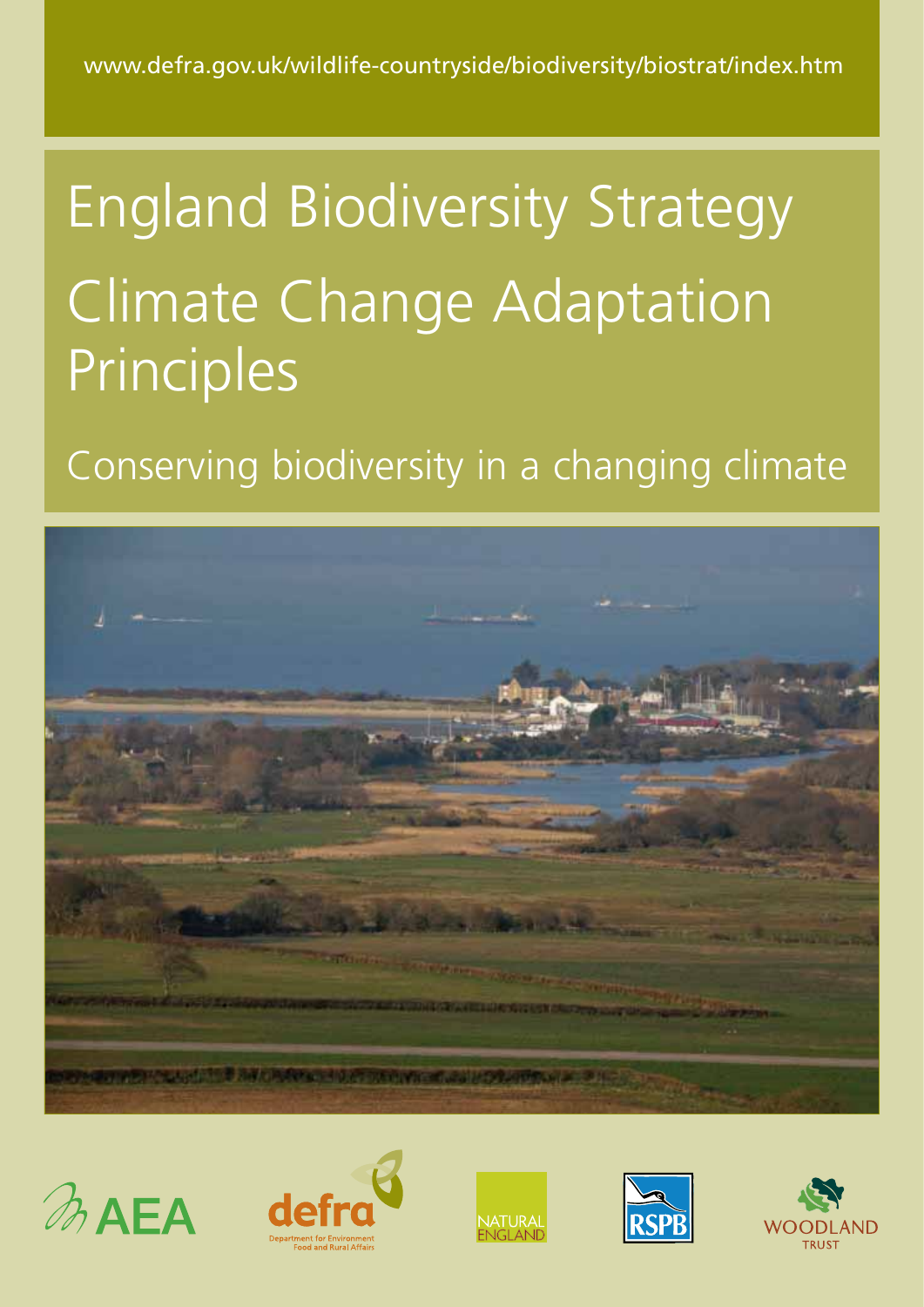Department for Environment, Food and Rural Affairs Nobel House 17 Smith Square London SW1P 3JR Telephone 020 7238 6000 Website: www.defra.gov.uk

© Crown copyright 2008

Copyright in the typographical arrangement and design rests with the Crown.

This publication (excluding the royal arms and departmental logos) may be reused free of charge in any format or medium provided that it is reused accurately and not used in a misleading context. The material must be acknowledged as crown copyright and the title of the publication specified.

Information about this publication and further copies are available at:

**The England Biodiversity Strategy Climate Change Adaptation Workstream Secretariat Zone 1/08 Temple Quay House 2 The Square Temple Quay Bristol BS1 6EB**

**Tel: 01117 372 8322**

Email: CentralAdmin.SupportTeam@defra.gsi.gov.uk

Published by the Department for Environment, Food and Rural Affairs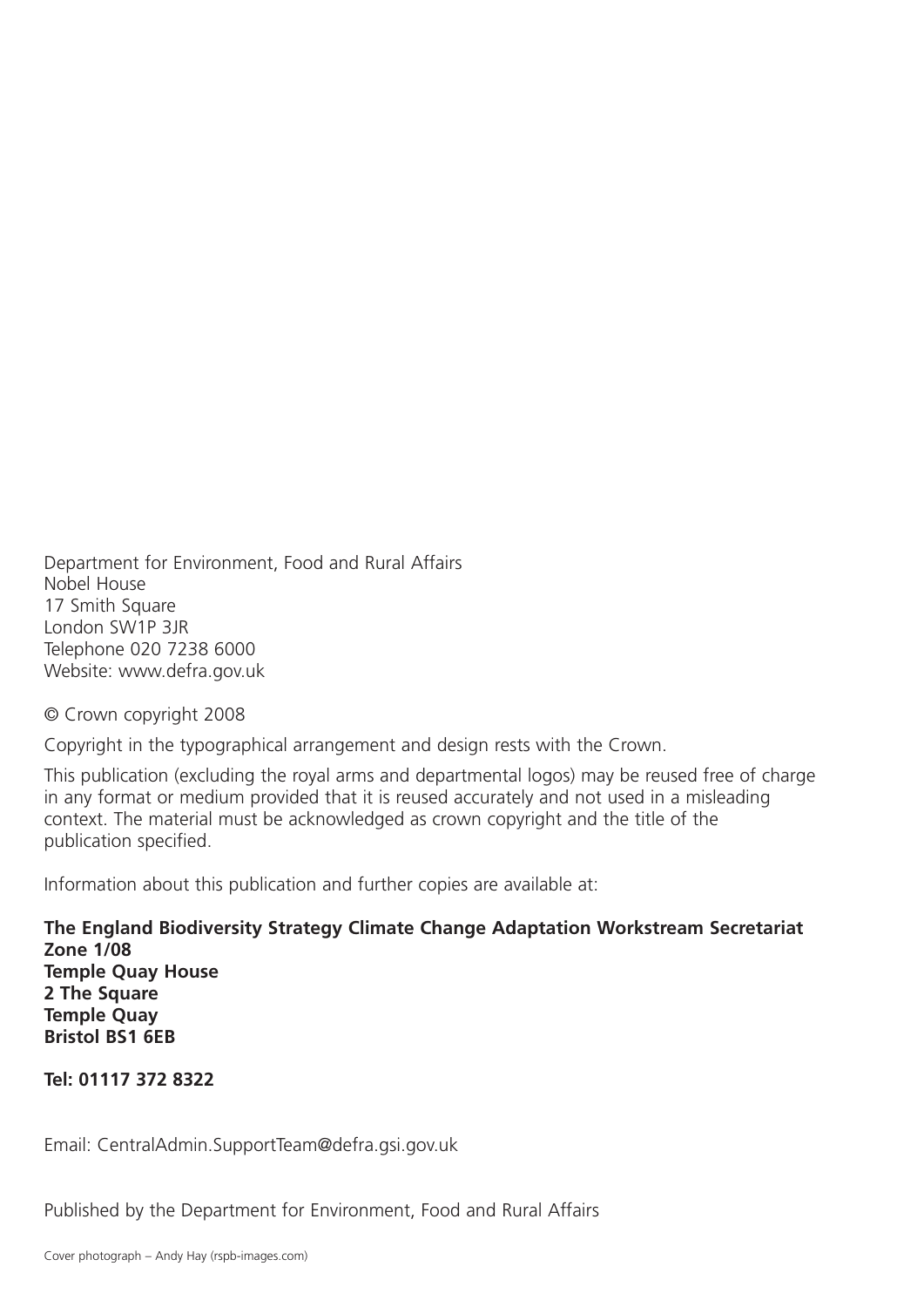## England Biodiversity Strategy Climate Change Adaptation Principles

Conserving biodiversity in a changing climate

| R. J. Smithers | Woodland Trust                                     |
|----------------|----------------------------------------------------|
| C. Cowan       | Natural England                                    |
| M. Harley      | AEA                                                |
| J. J. Hopkins  | Natural England                                    |
| H. Pontier     | Department for Environment, Food and Rural Affairs |
| O. Watts       | Royal Society for the Protection of Birds          |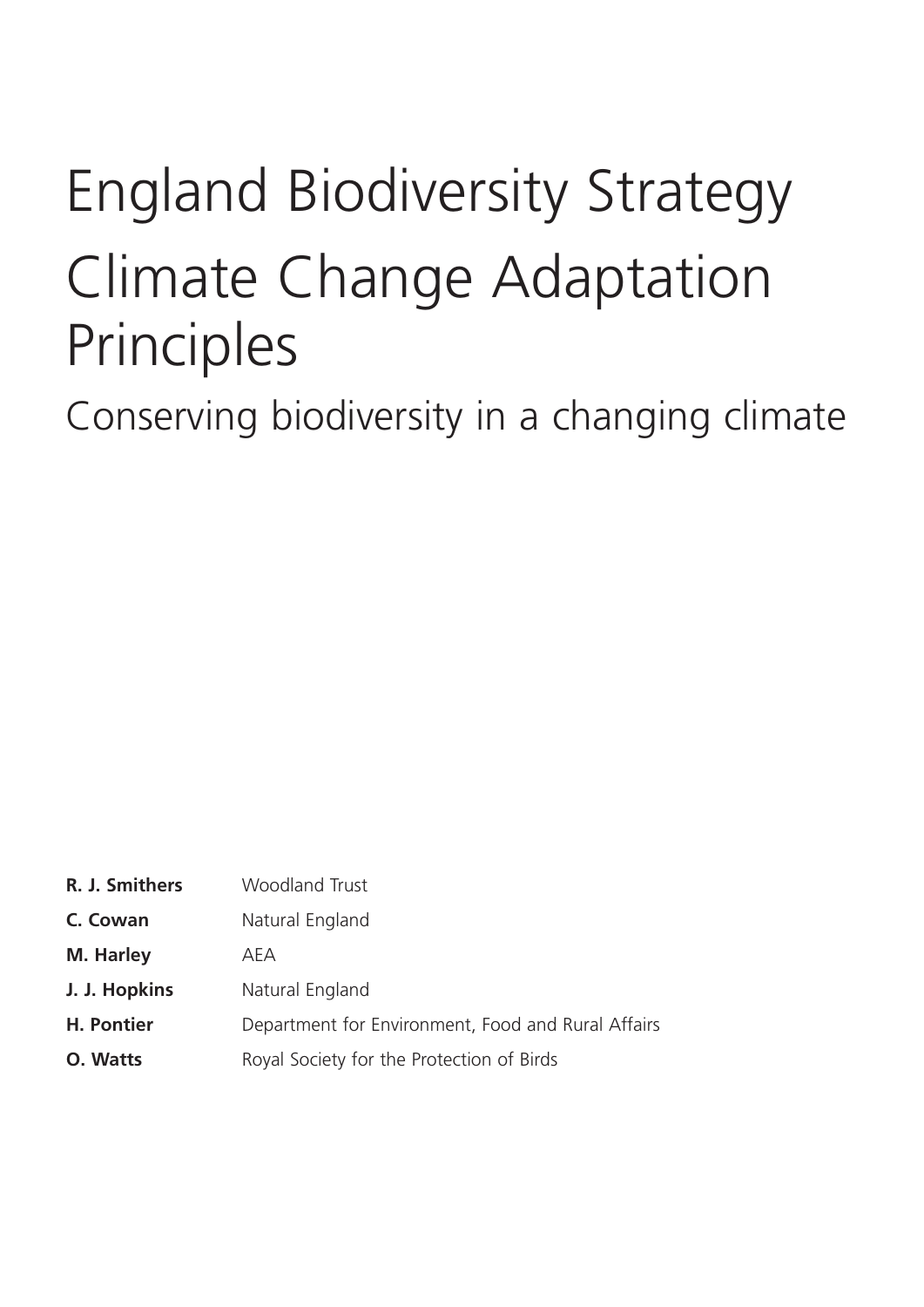This document sets out principles to guide adaptation to climate change. It is aimed at people responsible for planning and delivering actions across all sectors identified in the England Biodiversity Strategy:

- Agriculture
- Water and wetlands
- Woodland and forestry
- Towns, cities and development
- Coasts and seas.

Building on guidance for conservation practitioners published by Defra on behalf of the UK Biodiversity Partnership (Hopkins et al, 2007), it draws extensively on peer-reviewed and grey literature, as well as relevant ideas from individuals and organisations in the UK and elsewhere.<sup>1</sup>



Changes in phenology may lead to loss of synchrony between species Photo © WTPL/Richard Becker

Adaptation requires "adjustment in natural or human systems in response to actual or expected climatic stimuli or their effects, which moderates harm or exploits beneficial opportunities" (Intergovernmental Panel on Climate Change, 2007). Significant impacts of climate change on biodiversity in England have already been observed (Mitchell et al, 2007). Whatever action is taken now to reduce levels of greenhouse gas emissions, further impacts are inevitable because climate change will continue due to inertia in the climate system. Climate change, therefore, poses serious

<sup>1</sup> Appendices are available listing people approached for information and relevant excerpts from all items included in the bibliography.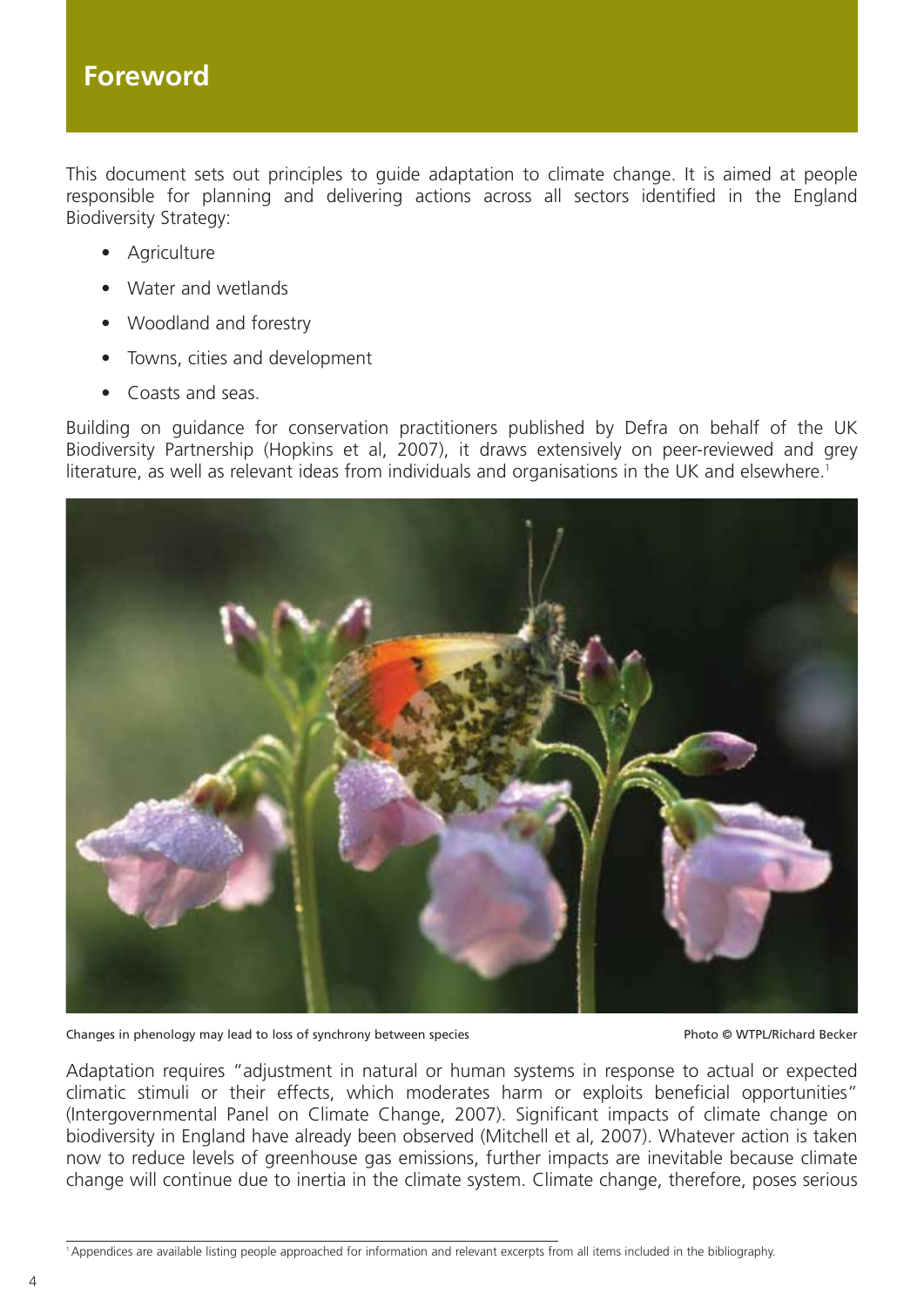### **Foreword**

threats to biodiversity this century. The direct impacts of climate change on biodiversity (Mitchell et al, 2007) include:

- Changes in phenology, which may lead to loss of synchrony between species
- Changes in species abundance and distribution (including arrival and loss of species)
- Changes in community composition
- Changes in ecosystem processes
- Loss of space, eg. due to sea level rise.

Climate change will bring indirect impacts to biodiversity through changes in socio-economic drivers, working practices, cultural values, policies and use of land and other resources. Due to their scale, scope and speed, many could be more damaging than the direct impacts, especially those that affect our highly modified landscapes, coasts and seas. There will be opportunities as well as threats for biodiversity and adaptation needs to address both.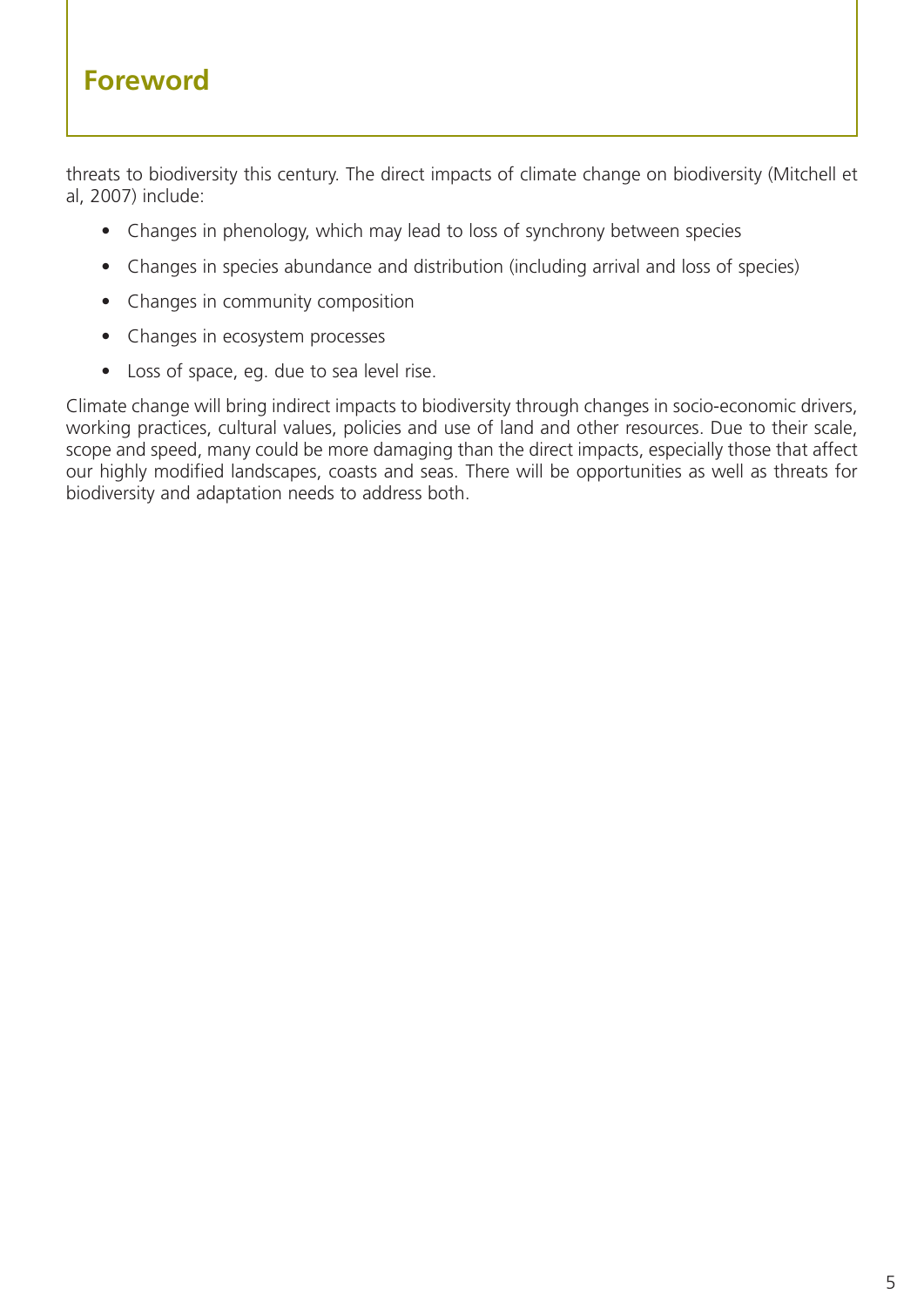## **Adaptation principles**

Five main adaptation principles are fundamental to conserving biodiversity in a time of rapid climate change:



The precautionary principle<sup> $2$ </sup> should underpin all of these.

Many elements of these principles are neither new nor specific to climate change adaptation; they underpin existing policy and practice in nature conservation. However, climate change creates a new imperative to understand and work with the dynamics of natural systems. The complex interactions between people and their natural environment must be managed to maintain the services and benefits that society derives from biodiversity and ecosystems. These will be increasingly important and threatened as the climate changes.

The principles are presented in a logical order but have not been prioritised, as the relative weight that each should be given is dependent on such factors as:

- A sector's potential indirect impacts
- Synergies with other sectors, and scope to deliver biodiversity benefits
- The scale of activity (eg. national, regional, local)
- The remit of organisations and individuals
- The particular issues or circumstances being addressed.

Key deliverables should be reviewed individually with regard to **all** of the principles, identifying:

- The extent to which each principle is relevant
- What is already being addressed
- What more needs to be done
- Cultural considerations, which may have an important influence on people's behaviour.

<sup>&</sup>lt;sup>2</sup> "Where there are threats of serious or irreversible damage, lack of full scientific certainty shall not be used as a reason for postponing cost-effective measures to prevent environmental degradation." (United Nations General Assembly, 1992).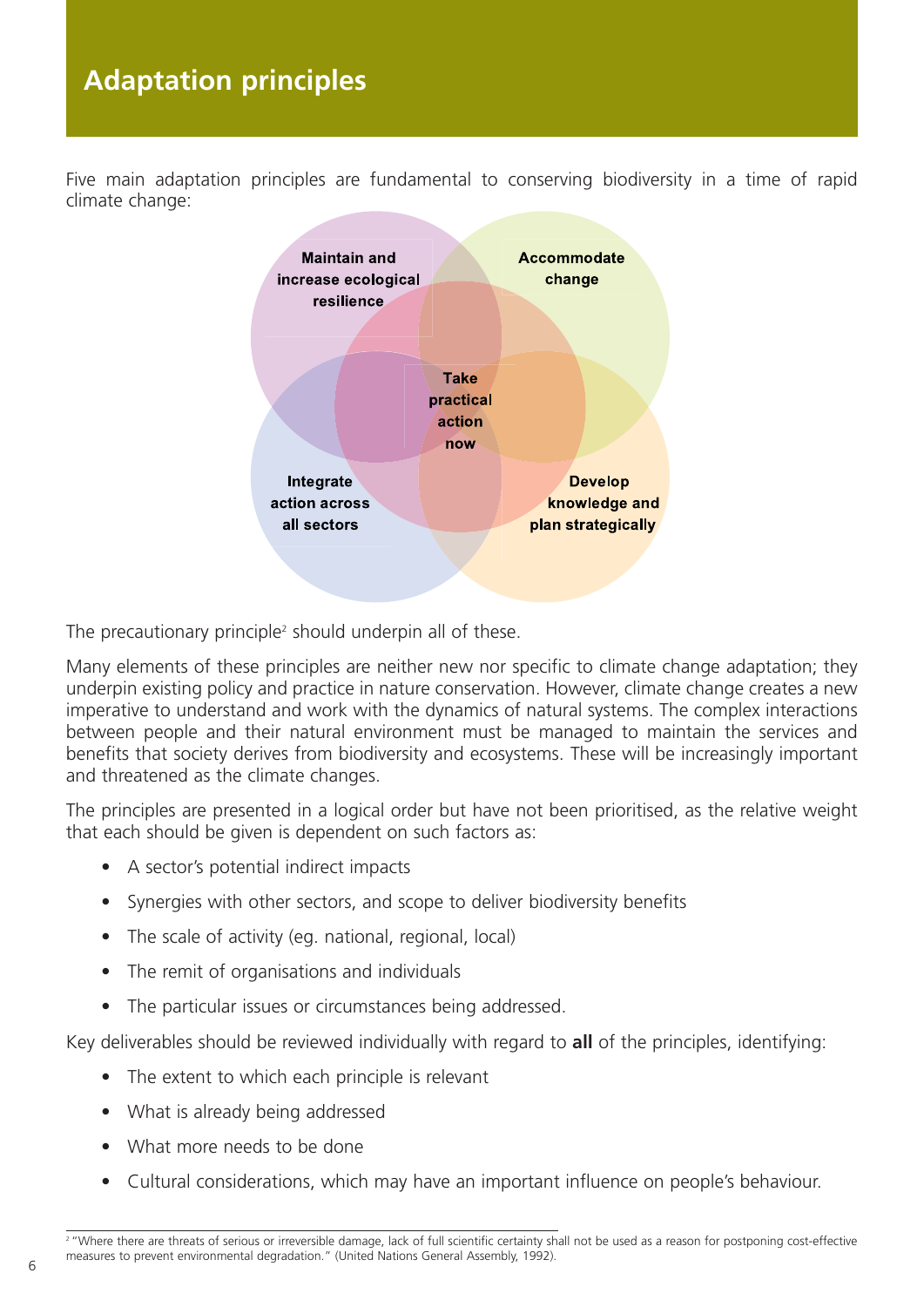### **Principle: Take practical action now**



Future biodiversity will depend upon the biodiversity we conserve today example and a photo © Natural England

The speed and scale of climate change require action now. We cannot know exactly how the climate will change or how it will impact directly or indirectly on species, habitats and ecosystems, particularly at a local scale. We cannot wait until the evidence demonstrates greater certainty, as delay will result in more severe impacts, fewer available options for action and increased costs of damage and intervention (Stern, 2006). This is because of the length of time it will take to implement adaptation action and for biodiversity to respond. Existing conservation efforts are insufficient and there is a need to act now with greater vigour to:

#### **• Conserve existing biodiversity**

The richness of future biodiversity, even in a changing world, will depend largely upon the biodiversity we conserve today.

#### **• Conserve protected areas and all other high quality habitats**

These areas will remain important because they have characteristics that will continue to favour high levels of biodiversity. They are key ecological components of wider terrestrial, freshwater and marine ecosystems.

#### **• Reduce sources of harm not linked to climate**

Climate change is one of many threats to biodiversity. By reducing other sources of harm we will help natural systems maintain their biodiversity in the face of climate change.

#### **• Use existing biodiversity legislation and international agreements**

Existing legal and policy frameworks should be used to enable effective action now while working with policy-makers to remedy any potential shortcomings.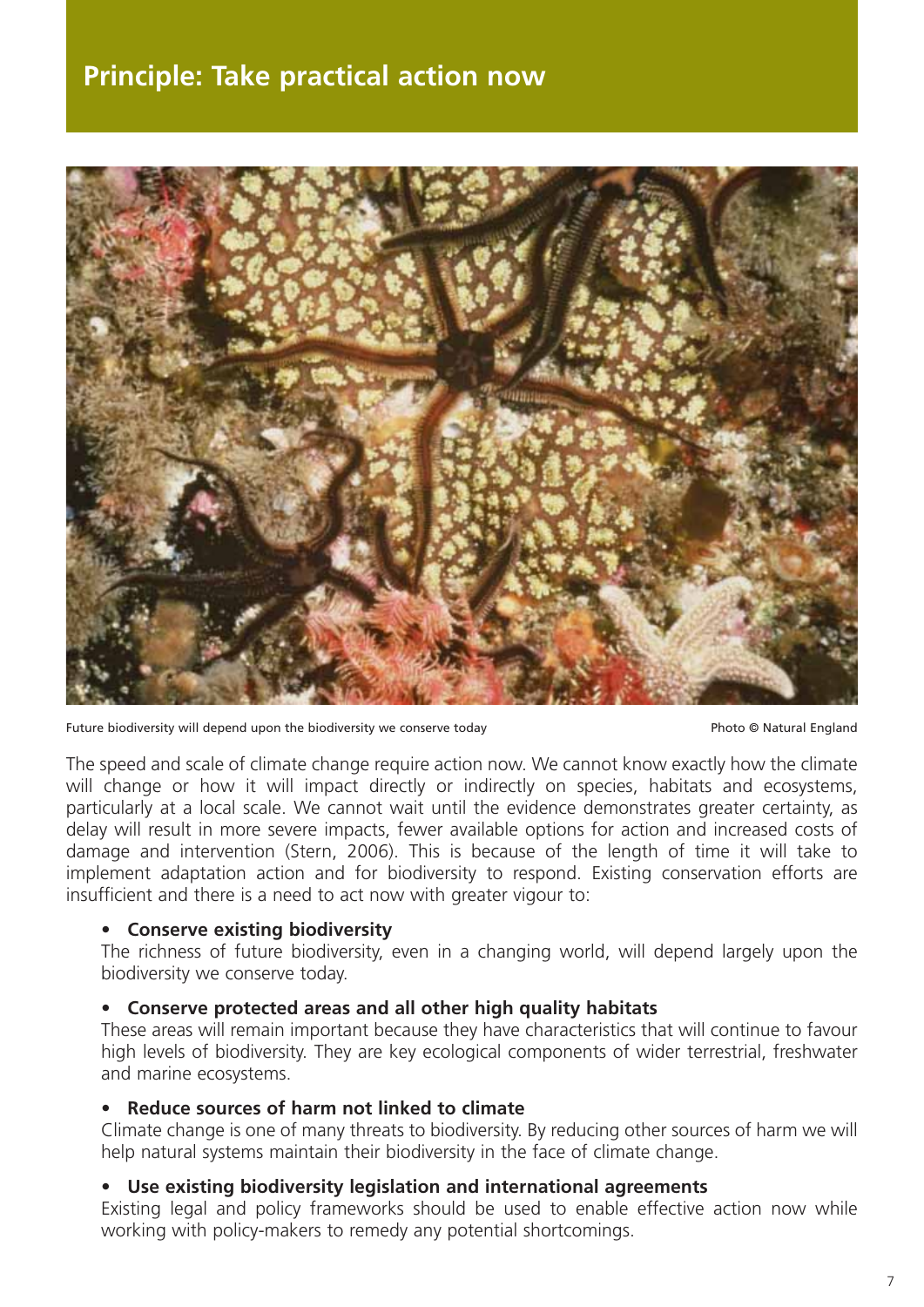## **Principle: Maintain and increase ecological resilience**



Create buffer zones around high quality habitat **Photo Create Create Constant Photo © Natural England/Morwenna Christian** 

Increasing the resilience<sup>3</sup> of ecosystems to the impacts of climate change, will help the widest range of biodiversity to survive and adapt. Ecological resilience 'depends on a dynamic relationship within species, among species and between species and their abiotic environment, as well as the physical and chemical interactions within the environment' (Convention on Biological Diversity, 2000). It is vital to continue and extend current efforts to:

#### **• Conserve range and ecological variability of habitats and species**

It is impossible to predict which localities will continue to have climatic conditions suitable for a given species or habitat. Diversity of terrestrial, freshwater and marine ecosystems, in terms of physical features and habitats, should be maintained. This will increase the chances that species whose current habitat becomes inhospitable will be able to spread locally into newly favourable habitat.

#### **• Maintain existing ecological networks**

Further habitat fragmentation and isolation should be avoided by maintaining sympathetic management of terrestrial, freshwater and marine ecosystems and implementing appropriate spatial planning.

#### **• Create buffer zones around high quality habitats**

High quality habitats can be buffered from potential negative edge effects by reducing the occurrence of damaging activities in their immediate vicinity. For example, this may be achieved on land by creating the same or complementary habitats adjacent to them.

#### **• Take prompt action to control spread of invasive species**

The establishment of invasive species known to cause significant habitat degradation or loss of other species should be prevented where action can be sustained.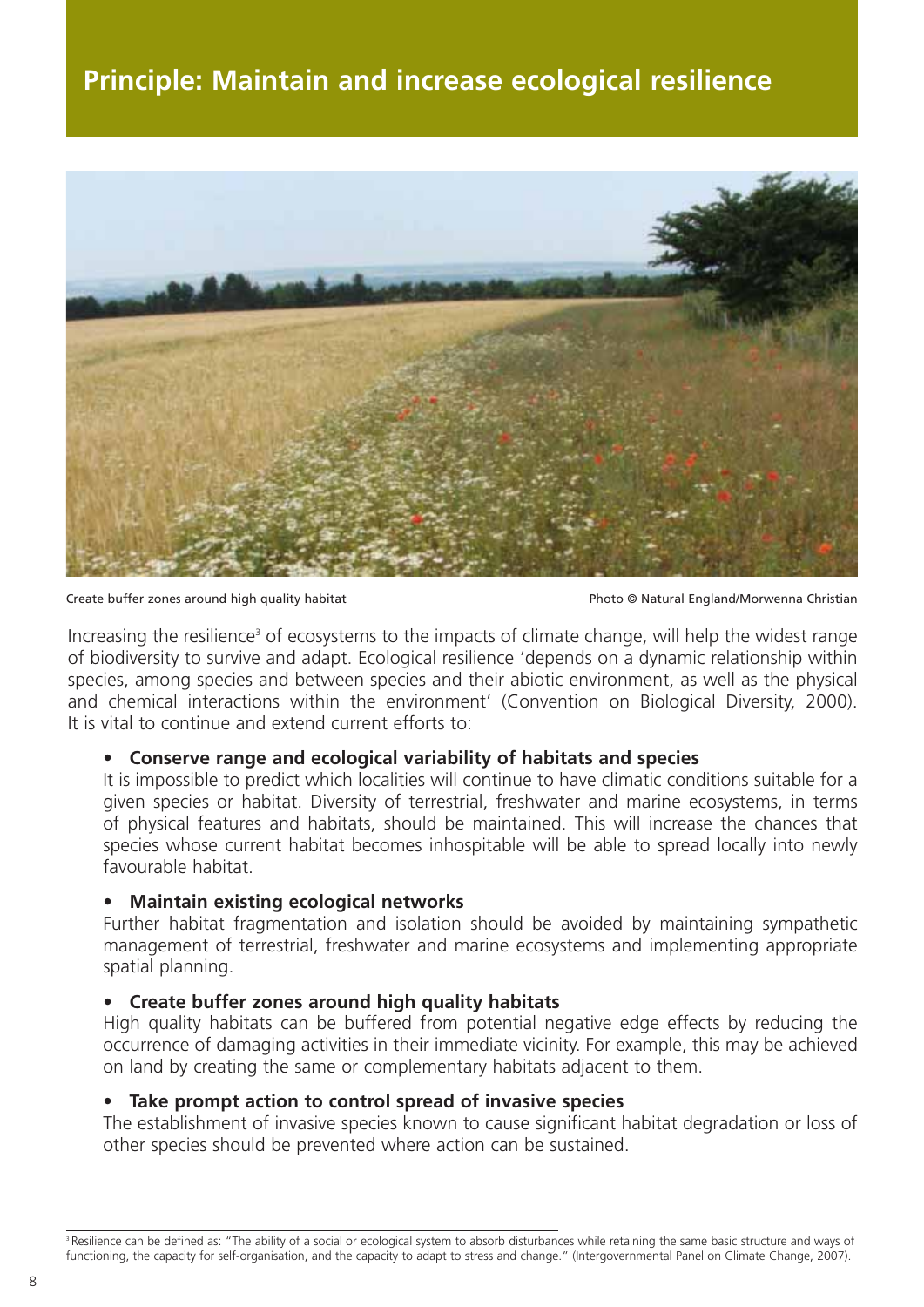## **Principle: Accommodate change**



Make space for the natural development of rivers and coasts **Photo Case Coasts** Photo © Environment Agency

Climate change brings into sharp focus the need to manage for the future and adopt an increasingly dynamic approach to conservation. Both gradual change and extreme weather events will shape the places where species occur. Species populations will change and move, affecting other species and habitats. The past will not provide a guide to the future due to the rate and magnitude of change expected. There is a need to:

#### **• Understand change is inevitable**

The structure and composition of habitats has never been static. Species will respond individualistically to climate change and we should seek to work with the grain of change and natural processes.

#### **• Make space for the natural development of rivers and coasts**

Changing rainfall patterns and rising sea levels will affect our rivers and coasts. By recognising the role of erosion and deposition in shaping the environment, we can increase the potential for species and habitats to adapt naturally to these changes.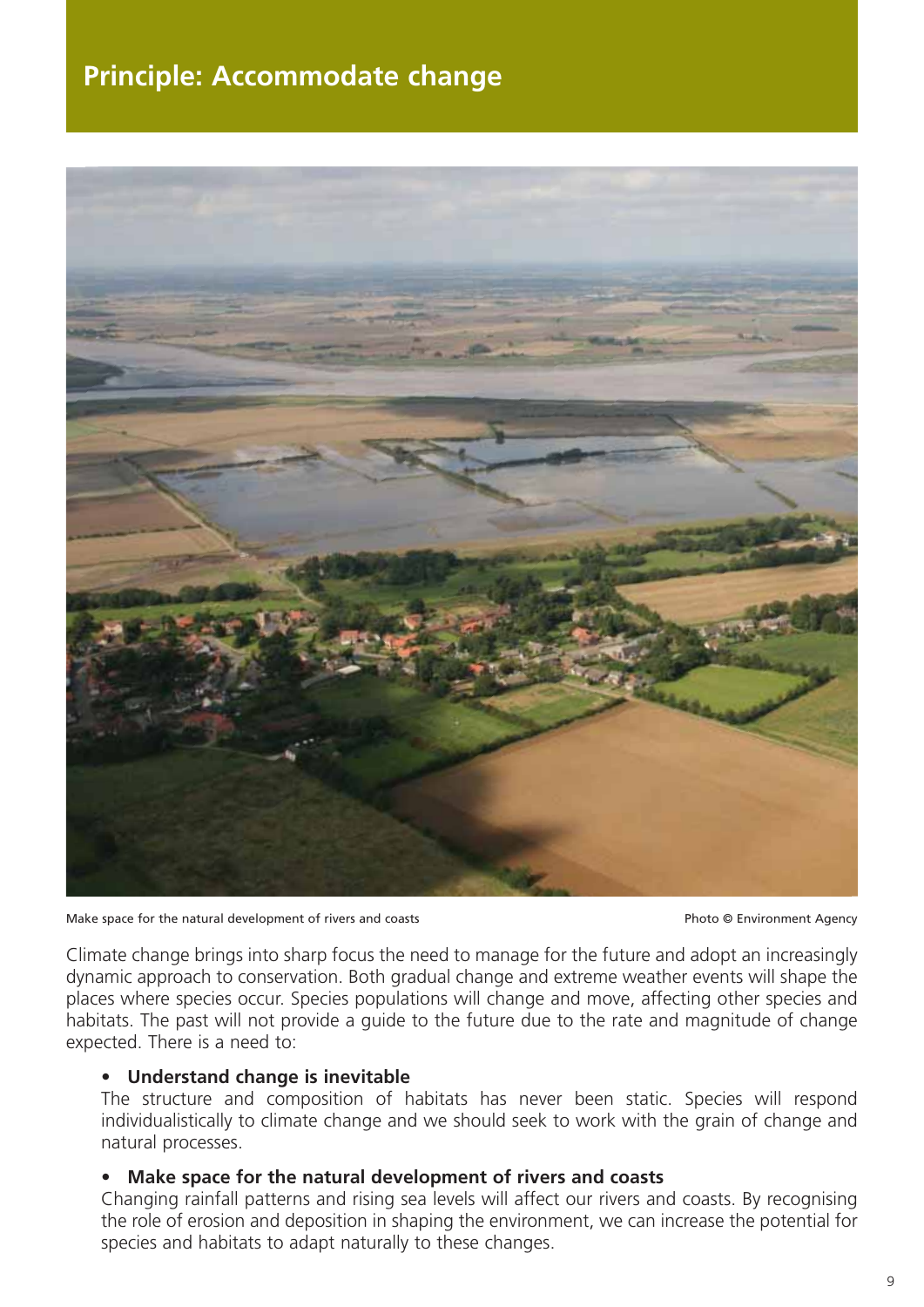#### **• Establish ecological networks through habitat restoration and creation**

Some species will need to move some distance from their current locality if they are to survive climate change. The success of species dispersal can be promoted by enhancing protected areas and creating new habitat, restoring degraded habitat, and sympathetically managing areas between existing habitats in the wider environment.

#### **• Aid gene flow**

The ability of a species to adapt to change is correlated with genetic diversity and population size, so conservation should seek to maintain or create large populations. Gene flow between populations is desirable but care may be required where small populations have been isolated for a long period and local genetic variation may be swamped.

#### **• Consider the role of species translocation and ex-situ conservation**

Translocation (introduction, reintroduction and restocking) and captive-breeding programmes may be used to conserve some species. Large-scale translocations may be impractical.

#### **• Develop the capacity of institutions and administrative arrangements to cope with change and learn from experience**

We must learn to be effective in a changing and uncertain world. This will require a cultural shift to work positively towards a future of potentially different circumstances, learning from experience, and sharing information more widely within and between organisations, whilst retaining consistent objectives.

#### **• Respond to changing conservation priorities**

Conservation targets need to be regularly reviewed to ensure resources are directed towards conservation priorities as some species increase, others decline and habitats change in character.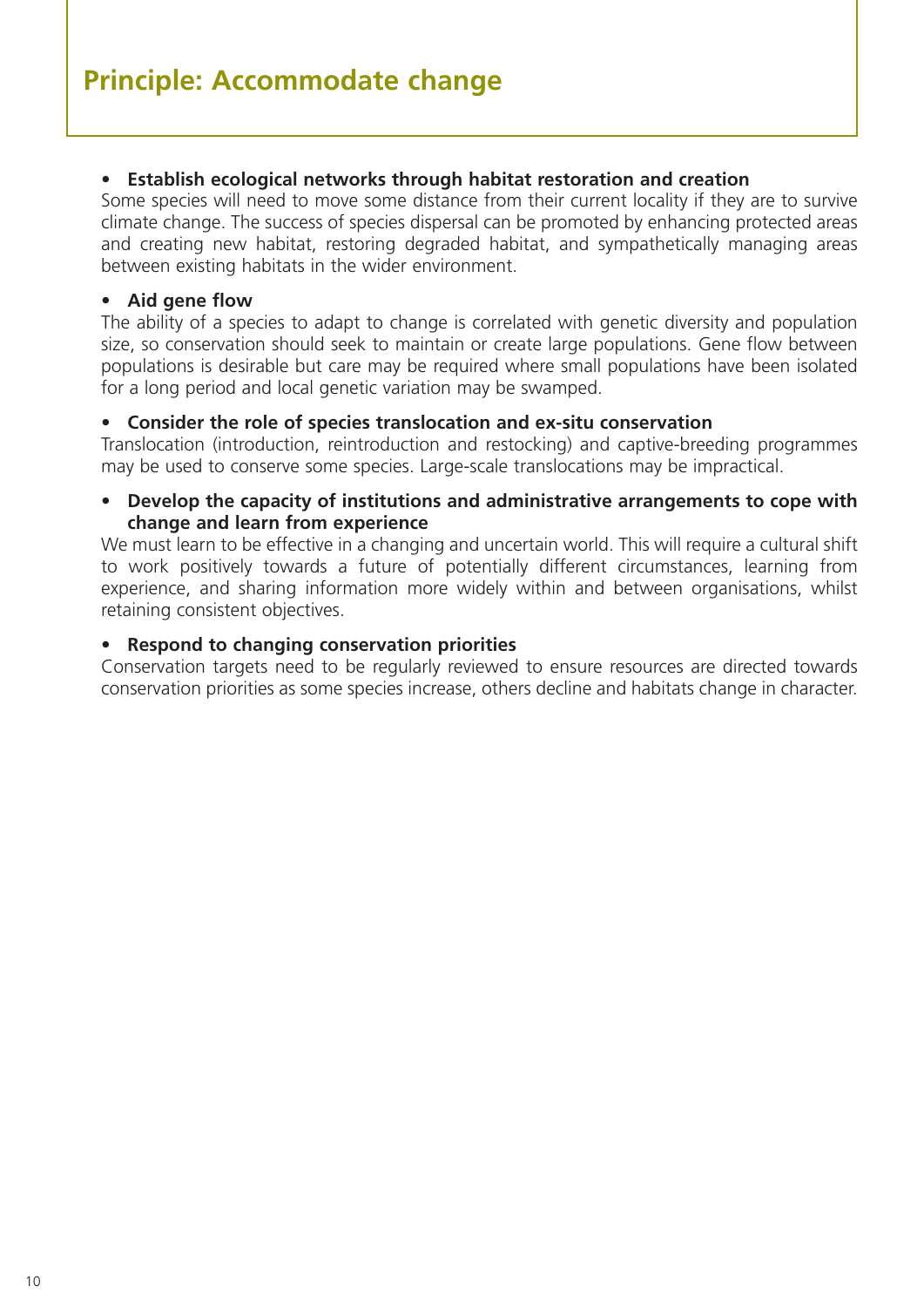

Build and strengthen partnerships **Photo Andy Hay (rspb-images.com)** Photo Andy Hay (rspb-images.com)

Adaptation policy across all sectors needs to be built on a foundation of healthy and resilient ecosystems. Different sectors of society view biodiversity and ecosystems in terms of their own economic, cultural and societal needs. Biodiversity is critical both for its intrinsic value and because of the key role it plays in providing the ecosystem and other services upon which we all ultimately depend. Yet competing economic uses of land, water resources and the marine environment usually undervalue biodiversity and natural systems, sometimes with widespread incentives and subsidies that lead to damage to the environment. The scale of adaptation required demands that biodiversity conservation is integrated with economic activities on land and at sea. There is a need to:

#### **• Integrate adaptation and mitigation measures**

Biodiversity conservation can contribute to carbon management; for example, as a result of peatland restoration or native woodland creation. Mitigation should not harm biodiversity and should recognise opportunities for biodiversity, thereby contributing to adaptation.

#### **• Integrate policy and practice across relevant economic sectors**

Adaptation measures for biodiversity should be explicitly linked with the wider benefits that they bring. Conservation organisations alone cannot deliver the scale of change required but they can demonstrate and catalyse action for biodiversity across all relevant economic sectors. In this way, conservation can be interwoven with other activities for effective delivery of ecosystem goods and services.

#### **• Build and strengthen partnerships**

Partnerships between the public and private sectors should form a fundamental part of the process of developing climate change adaptation strategies from the outset. Engagement with stakeholders and local communities is crucial to developing adaptation actions that will work best on the ground.

#### **• Raise awareness of benefits of the natural environment to society**

Wider appreciation that adaptation for biodiversity is in the interests of individuals, communities and businesses will lead to demand and support for implementation. This should build on recognition of environmental services provided by biodiversity and ecosystems.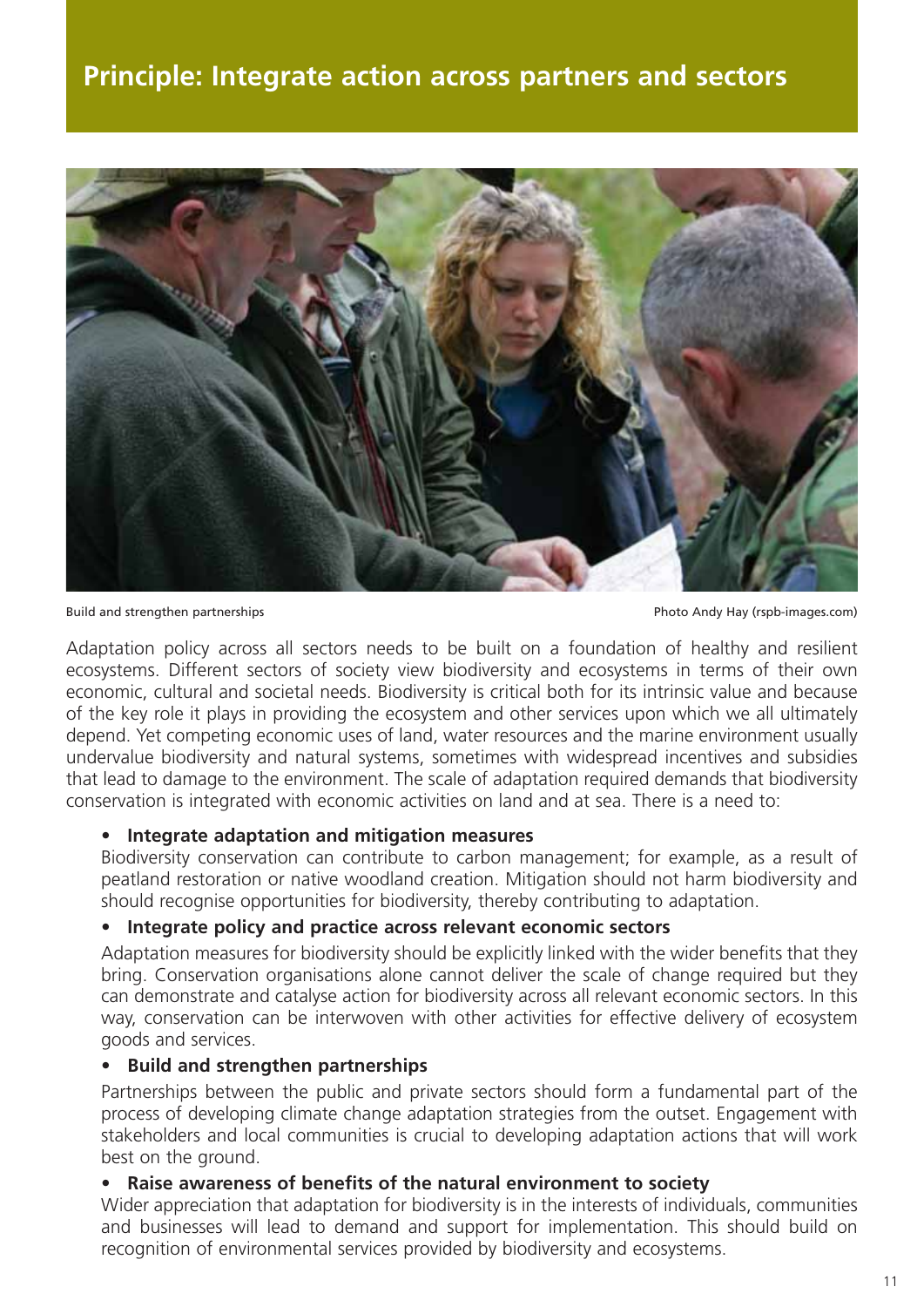## **Principle: Develop knowledge and plan strategically**



Undertake vulnerability assessments without delay example and the example of the Photo David Tipling (rspb-images.com)

We cannot know exactly how the climate will change or its precise impacts on biodiversity but we do know the general trends and some specific species responses. We have to plan for the future with available information, developing techniques that will enable us to move forward with actions that we will not regret whatever the future may bring. Simultaneously, we must strive to learn more about the impacts of climate change on biodiversity and ecosystems and to monitor the effectiveness of adaptation.

**• Undertake vulnerability assessments of biodiversity and associated ecosystem goods and services without delay**

Vulnerability to climate change is 'the degree to which a system is susceptible to, or unable to cope with, adverse effects of climate change, including climate variability and extremes' (Intergovernmental Panel on Climate Change, 2007). Assessing vulnerability will help to identify priorities and develop appropriate actions.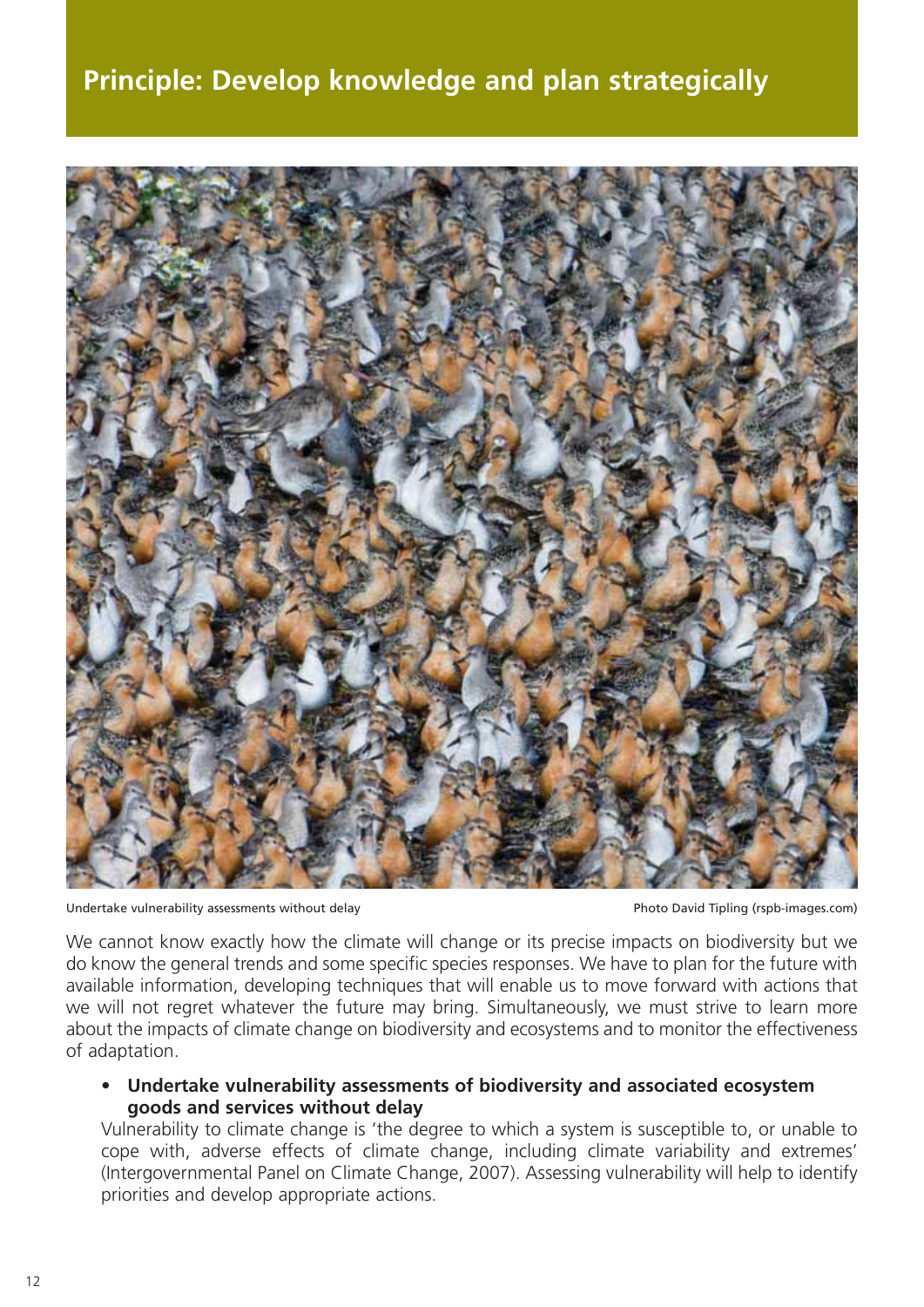#### **• Undertake scenario planning and implement no regrets actions**

There is a need to make strategic decisions by embracing uncertainty and addressing the full range of likely variation in projected changes and their impacts. It is important to avoid selection of one preferred future in the hope that it will become true.

#### **• Pilot new approaches and monitor**

New approaches to conservation management need to be piloted and monitored at a large scale and within a time period commensurate with the challenge.

#### **• Identify potential win-win solutions and ensure cross-sectoral knowledge transfer**

Win-win solutions are policies and measures that deliver several adaptation measures at once or that also bring other social and economic benefits.

#### **• Monitor actual impacts and research likely future impacts**

Gaining knowledge of actual and projected impacts of climate change on biodiversity is essential to help shape and adapt conservation action.

#### **• Improve understanding of the role of biodiversity in ecosystem services**

Implementing an ecosystems approach requires a better understanding of the benefits provided by biodiversity and ways in which ecosystem services will be affected by climate change.

#### **• Research knowledge gaps with stakeholder participation**

Climate change adaptation has cross-sectoral implications. Ensuring stakeholders have common understanding of and commitment to new evidence is essential to develop policy and practice.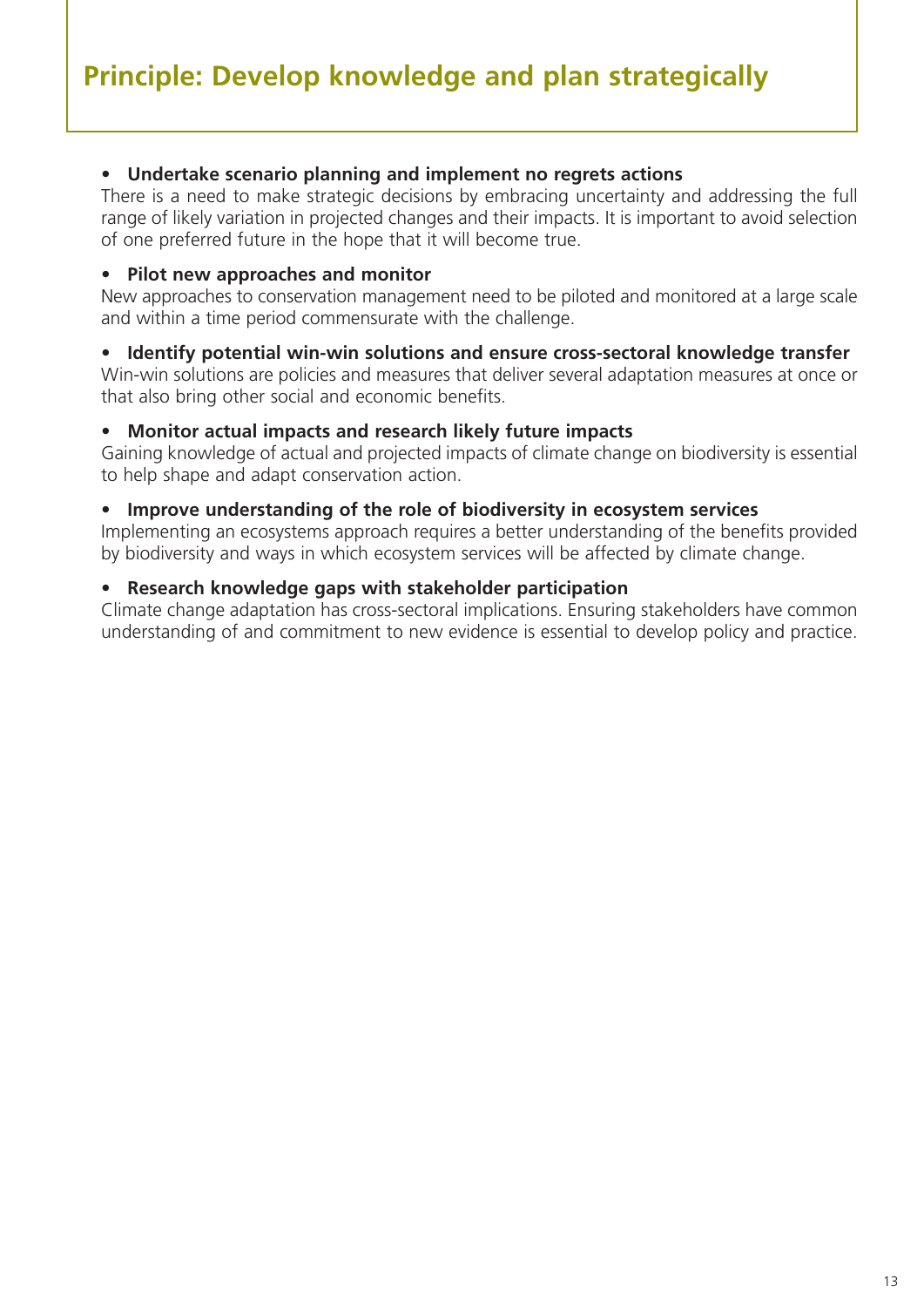#### **Bibliography**

BRANCH partnership – Biodiversity Requires Adaptation in Northwest Europe under a Changing climate (2007) Planning for biodiversity in a changing climate – BRANCH project final report. Natural England, UK.

Catchpole, R. (pers. comm. 2007) Adapting to climate change practical steps in assisting the natural environment to cope with climate change using Agri-Environment Schemes

Convention on Biological Diversity (2000) Ecosystem approach principles

European Environment and Sustainable Development Advisory Councils (2005) Biodiversity conservation and adaptation to the impacts of climate change. EEAC Statement

European Platform for Biodiversity Research Strategy (2005) Recommendations of the meeting of the EPBRS on "Climate change and biodiversity conservation: knowledge needed to support development of integrated adaptation strategies"

Eurosite (2006) Biodiversity sites and climate change: Eurosite statement of Orléans, 27th October 2006

Few, R., Brown K., & Tompkins, E.L. (2004) Scaling adaptation: climate change response and coastal management in the UK. Tyndall Centre for Climate Change Research Working Paper 60

Gregory, A., Burke, T., Ferris, R., Robson, J., Smithers, R.J. & Whitlock, R. (2006) The conservation of genetic diversity: science and policy needs in a changing world. Joint Nature Conservation Committee Report No. 383

Hannah, L., Midgley, G. F. & Millar, D. (2002) Climate change-integrated conservation strategies. Global Ecology & Biogeography 11, 485–495

Hopkins, J.J.; Allison, H.M.; Walmsley, C.A.; Gaywood, M.; Thurgate, G. (2007) Conserving biodiversity in a changing climate: guidance on building capacity to adapt. Defra on behalf of the UK Biodiversity Partnership

Huntley, B. (2007) Climatic change and the conservation of European biodiversity: towards the development of adaptation strategies. A discussion paper prepared for the 27th meeting of the Standing Committee, Convention on the Conservation of European Wildlife and Natural Habitats, Strasbourg, 26-29 November 2007. Council of Europe

Institute for Environment and Sustainability (2006). Marine and coastal dimensions of climate change in Europe: a report to the European Water Directors. IFES report to the European Commission Directorate General Joint Research Centre. EUR 2254 EN.

Institute of Ecology and Environmental Management (2007) Position Statement – Climate Change. http://www.ieem.net/IEEM%20-%20Climate%20Change%20Position%20Statement.pdf

Intergovernmental Panel on Climate Change (2007) Climate Change 2007 – Impacts, adaptation and vulnerability, contribution of Working Group II to the Fourth Assessment Report of the IPCC. Cambridge University Press

IUCN-The World Conservation Union (2004) Global action for nature in a changing climate. Conclusions of a meeting of IUCN's Climate Change Adaptation Working Group convened by Conservation International, English Nature, IUCN, The Nature Conservancy, RSPB, Woodland Trust, WWF.

Joint Nature Conservation Committee (2003) A policy for conservation translocations of species in Britain. Drafted by I.F.G. McLean, JNCC on behalf of the Inter-agency Translocations Working Group

LeRoy Poff, N., Brinson, M.M. & Day, J.W., Jr (2002) Aquatic ecosystems and global climate change: potential impacts on inland freshwater and coastal wetland ecosystems in the United States. Pew Center on Global Climate Change

Midgley, G.F., Hannah, L., Millar, D., Rutherford, M.C., & Powrie, L.W. (2002) Assessing the vulnerability of species richness to anthropogenic climate change in a biodiversity hotspot. Global Ecology & Biogeography 11, 445–451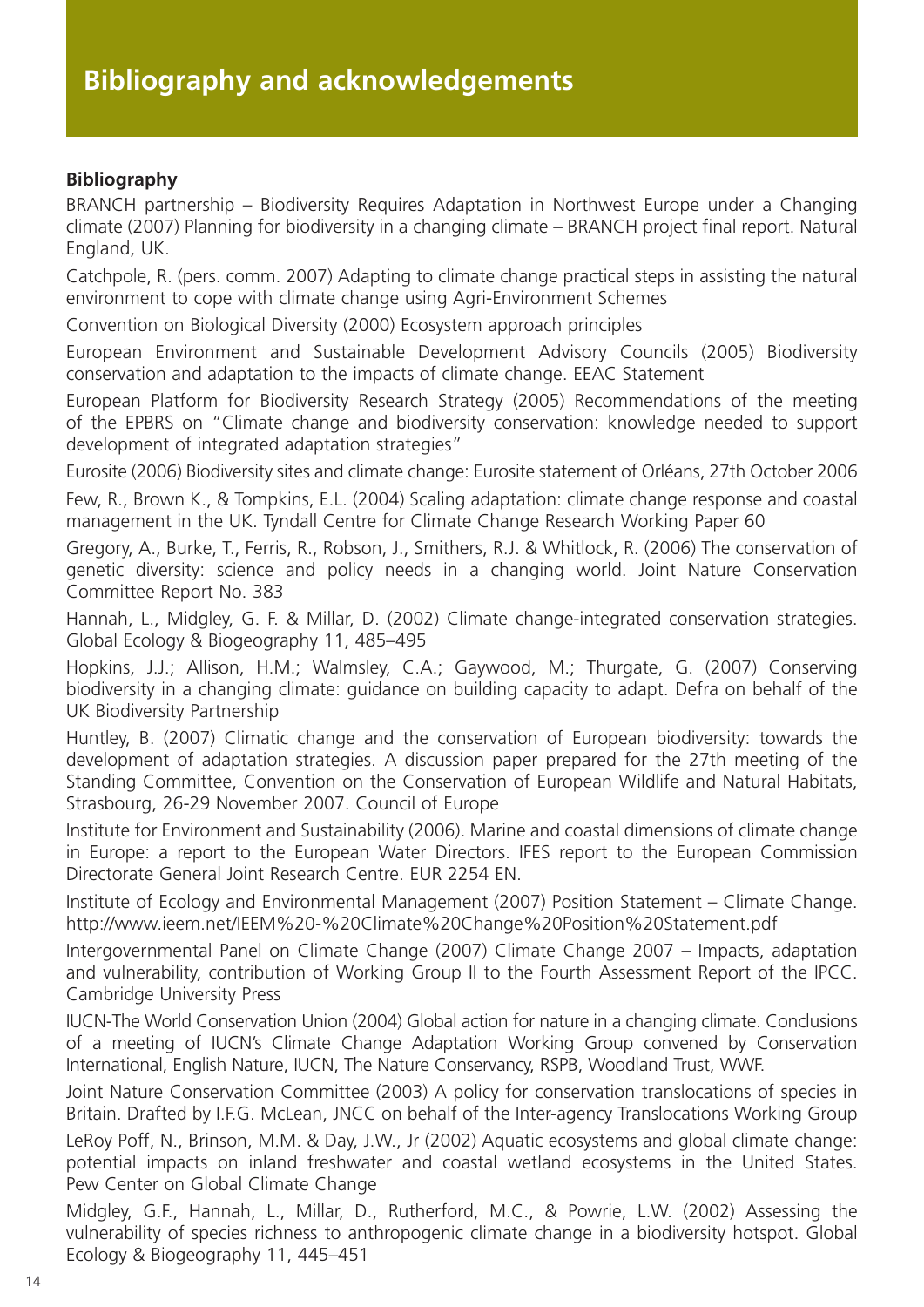## **Bibliography and acknowledgements**

Mitchell, R.J.; Morecroft, M.D.; Acreman, M.; Crick, H.Q.P.; Frost, M.; Harley, M.; Maclean, I.M.D.; Mountford, O.; Piper, J.; Pontier, H.; Rehfisch, M.M.; Ross, L.C.; Smithers, R.J.; Stott, A.; Walmsley, C.A.; Watts, O.; Wilson, E. (2007) England biodiversity strategy – towards adaptation to climate change. Final report to Defra for contract CRO327

Natural England (2007) Draft Climate Change Policy

Nicholls, R.J. & Klein, R.J.T. Adaptation frameworks for sea-level rise impacts. http://www.survas.mdx.ac.uk/content.htm

Nicholls, R.J., P.P. Wong, V.R. Burkett, J.O. Codignotto, J.E. Hay, R.F. McLean, S. Ragoonaden & C.D. Woodroffe (2007): Coastal systems and low-lying areas. In: Intergovernmental Panel on Climate Change (2007) Climate Change 2007 – Impacts, adaptation and vulnerability, contribution of Working Group II to the Fourth Assessment Report of the IPCC. Cambridge University Press pp 315-356.

RSPB (2007) Climate change: wildlife and adaptation; 20 tough questions, 20 rough answers

Shaw, R., Colley, M. & Connell, R. (2007) Climate change adaptation by design: a guide for sustainable communities. Town & Country Planning Association, London

Spittlehouse, D.L. & Stewart, R.B. (2003) Adaptation to climate change in forest management. Journal of Ecosystems and Management. http://www.forrex.org/jem/2003/vol4/no1/art1.pdf

Stern, N. (2006) The economics of climate change. The Stern review. Cabinet Office - HM Treasury UK Biodiversity Partnership (2007) Conserving biodiversity – the UK approach. Defra

United Nations General Assembly (1992) Report of the United Nations Conference on Environment and Development: Annex I, Rio Declaration On Environment And Development (Principle 15). Rio de Janeiro, 3-14 June 1992

Usher, M.B. (2005) Conserving European biodiversity in the context of climate change. Committee for the activities of the Council of Europe in the field of biological and landscape diversity. Council of Europe

Walmsley, C.A. & Harley, M. (2007) Conclusions and the implications for policy and practice. In: Walmsley, C.A.; Smithers, R.J.; Berry, P.M.; Harley, M.; Stevenson, M.J.; Catchpole, R. (Eds.) MONARCH – Modelling Natural Resource Responses to Climate Change – a synthesis for biodiversity conservation. UK Climate Impacts Programme

Watts, O. (pers. comm. 2007) Draft adaptation principles. RSPB

Web-based guidance on the integration of biodiversity considerations within climate change adaptation planning - http://adaptation.cbd.int

Woodland Trust (2005) Position statement: climate change

Woodland Trust (2004) Landscape-scale principles

WWF, English Nature, RSPB & IUCN (2003) Climate change and nature: adapting for the future.

#### **Acknowledgements**

Thanks are extended to all those individuals and organisations from across the UK and elsewhere who provided information and ideas on which this document is based. The authors are grateful for comments received on draft versions of this paper from members of: the England Biodiversity Strategy Climate Change Adaptation Strategy Implementation Group (SIG), particularly Andrew Stott and Elaine Kendall; the UK Inter-Agency Climate Change Forum; the Woodlands & Forestry SIG and the Water & Wetlands SIG who attended a workshop to trial the principles; and the England Biodiversity Group.